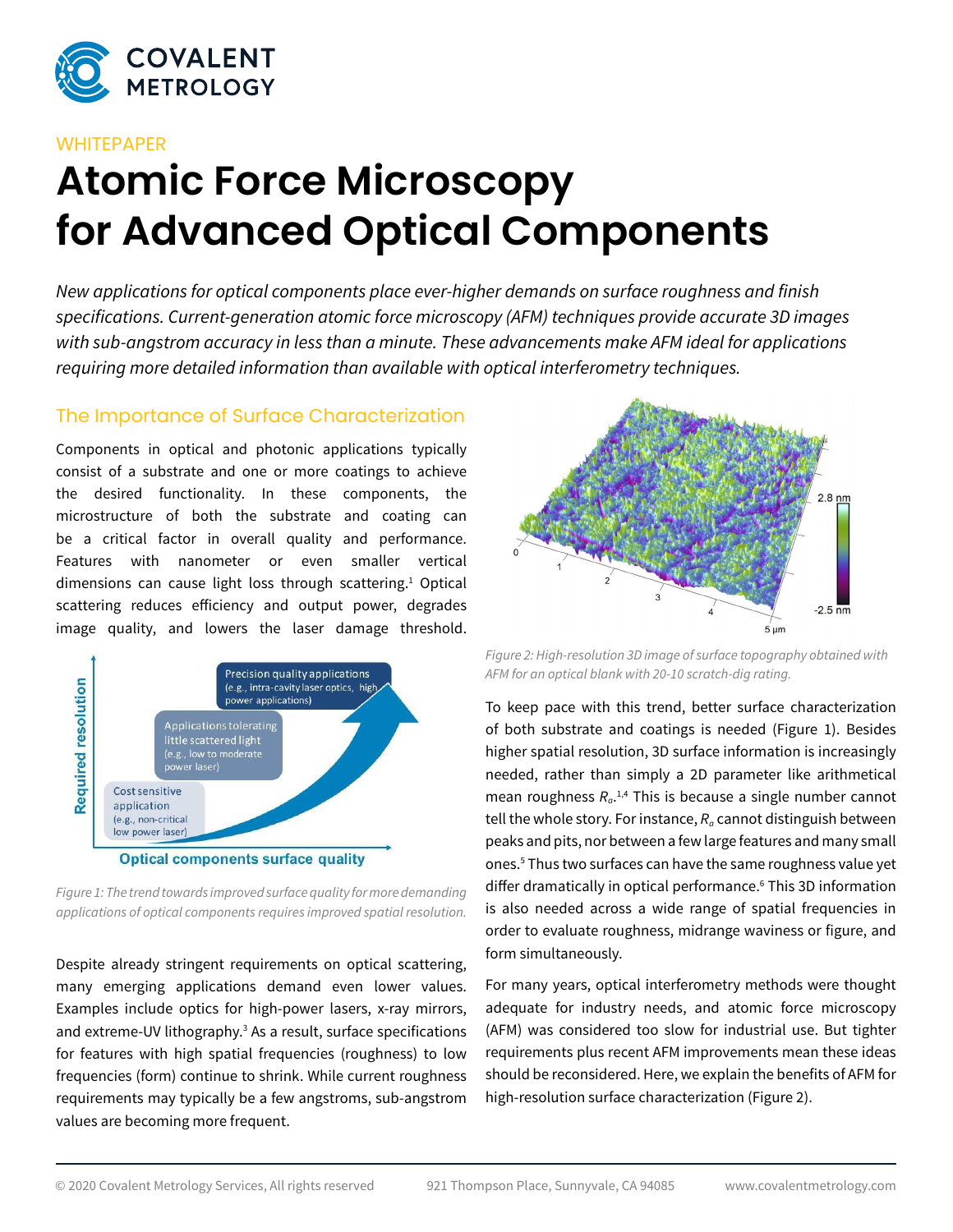

# Optical Interferometry Techniques

White light interferometry (WLI) and phase shifting interferometry (PSI) are two popular techniques for surface characterization based on optical interferometry. Both can be used to determine roughness variations of a few angstroms or greater (Figure 3). Measurements can take only a few seconds, but spatial resolution affects image acquisition time. Images with high lateral and spatial resolution can take substantially longer, typically a minute or more.



*Figure 3: WLI image of uncoated ultraviolet-grade fused silica (UVFS) with 10-5 scratch-dig rating. On this very smooth surface, the measurement yields a value of arithmetical mean height*  $R<sub>a</sub> = 4.64$  *Å but does not allow the observation of individual scratches.*

Although interferometric methods such as WLI and PSI yield good results on rougher surfaces (see Figure 5 next page), they are not suited for every application. For example, coatings such as those used in interference filters can introduce phase distortions or extra interference fringes that can lead to inaccurate results. Samples containing regions with very different optical properties can also produce measurement errors. Coatings with high transmission over a wide wavelength range, for instance antireflective coatings, may not reflect sufficiently for good measurements. Dynamic range limitations are also a consideration on highly curved surfaces or ones with sharply varying features. With PSI, height variations greater than a few hundred nanometers between adjacent pixels can cause measurement problems.

## Atomic Force Microscopy

AFM6 is an alternative technique for nanoscale surface characterization that overcomes some limitations of WLI and PSI. One of its most valuable features is routine, accurate measurement of sub-angstrom height. In AFM, a cantilever probe containing a sharp tip is used to sense the interaction forces between the tip and the sample surface (Figure 4). The interactions at play are atomic and do not rely on optical or electrical properties of the sample. By raster scanning the tip across the sample, data is acquired to directly map the surface, capturing its complete topography within measurement resolution. Automated software provides many capabilities for display and analysis of these maps, including calculation of the full range of 3D surface parameters (e.g., *Sa*, *Sq*, skewness, kurtosis).



*Figure 4: Schematic of key AFM components.*

AFM provides additional benefits for surface characterization. Because imaging does not depend on the sample's optical or electrical properties, it works on optically reflective, transparent, or low-reflection samples as well as both insulating and conducting ones. AFM measurements can also be integrated into other experimental setups, for instance to examine laser damage in situ. Experiments can be performed in ambient conditions and typically require little or no sample preparation, unlike electron microscopy techniques (SEM and TEM).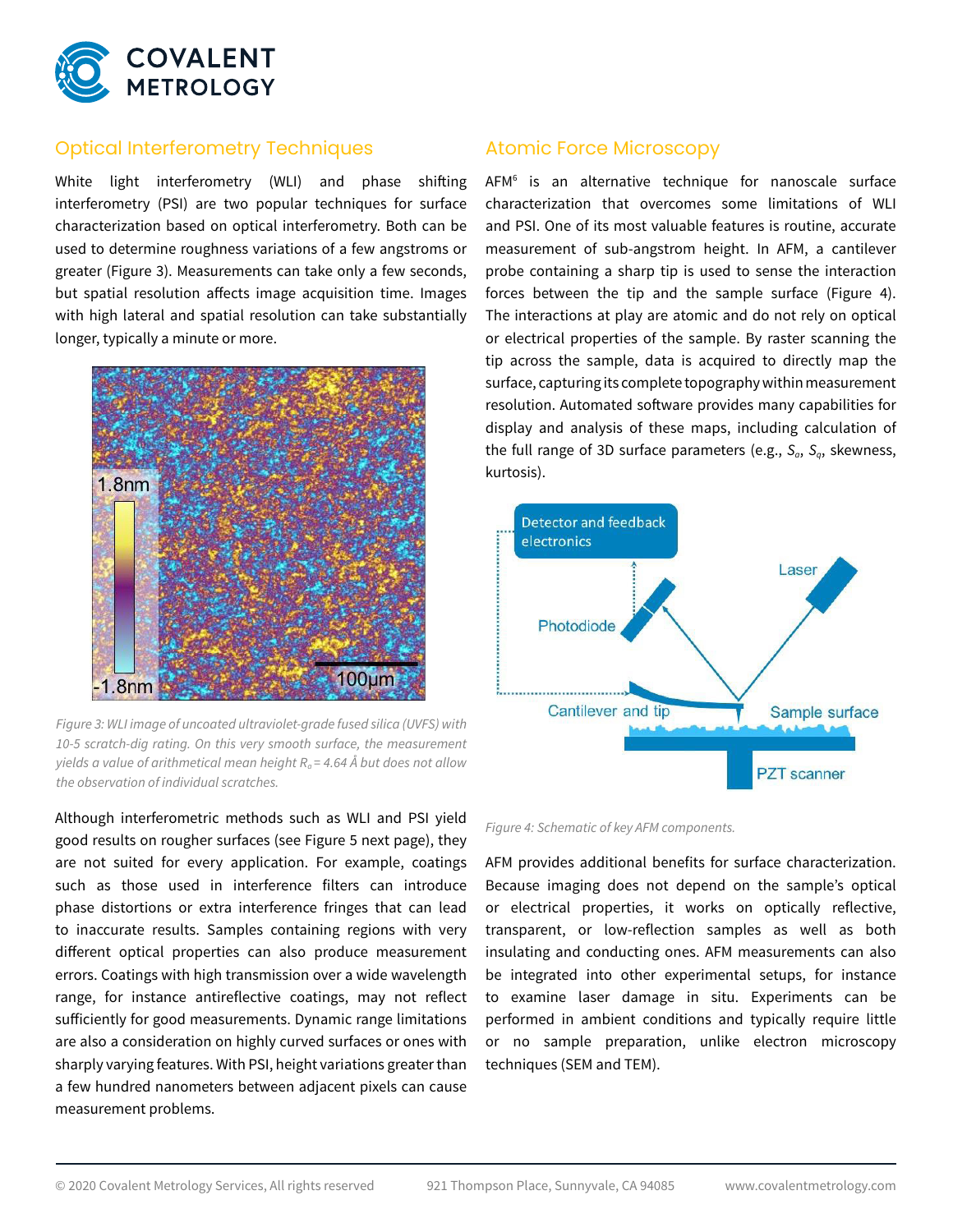

A hallmark of new-generation AFM instruments is their significantly increased imaging speed. A complete image of 512x512 pixels can now be acquired in less than 1 min. Images with pixel densities up to 4096x4096 are possible for high-resolution zooming and take longer. Image sizes of ~90 µm and inspectable ranges of 150-200 mm in each direction are also typical.

Although often classified as a stylus technique, AFM is usually nondestructive. Current instruments have exquisitely precise control of forces as low as piconewtons. Thus, topographic imaging in "tapping" (intermittent contact) or pulsed modes enable extremely gentle imaging without sample damage.

### Comparison of WLI and AFM Spatial Resolution

Since the values of many roughness parameters depend on scan size,<sup>4</sup> it is more meaningful to compare the spatial resolution of different techniques. Table 1 shows that AFM presents distinct advantages over WLI/PSI in this regard. Vertical (Z) resolution, often the main specification of interest for surface characterization, is significantly higher (3-20x). It should be noted that current AFM instruments can routinely achieve this sub-angstrom resolution not just in a tightly-controlled research lab environment, but also in noisier settings.

*Table 1: Comparison of spatial resolution for optical interferometry (WLI/PSI) and AFM. Values are intended as general guidelines and are not exact specifications of a particular brand or model.*

| <b>Technique</b> | Vertical ( $\hat{A} = 0.1$ nm) |                 | Lateral (nm)  |                 |
|------------------|--------------------------------|-----------------|---------------|-----------------|
|                  | <b>Best</b>                    | <b>Standard</b> | <b>Best</b>   | <b>Standard</b> |
| <b>WLI/PSI</b>   |                                | $10+$           | 200           | $500+$          |
| <b>AFM</b>       | 0.3                            | 0.5             | $\mathcal{P}$ | $5 - 10$        |

Table 1 also shows that AFM provides even more substantial improvements in lateral (in-plane or XY) resolution. At 25- 100x higher lateral resolution, AFM enables nanometer-scale characterization of small features including grains, pits, and surface contamination while still measuring longer-range features such as waviness (Figure 5). Recent improvements in AFM scanner performance have also increased imaging fidelity and enable highly accurate offsets and zooms.



*Figure 5: AFM and WLI results for two materials with different surface qualities. Even on a very smooth material (left), the AFM image reveals individual defects at much higher resolution, while the surface appears random with WLI. The AFM measurement of 10-5 scratch-dig surface revealed fine scratches left over from the polishing process. On the rougher sample with 80-50 scratch-dig (right), AFM clearly detects scratches just*  **barely visible with WLI.** 

Optical scatter depends on the lateral distribution of surface structure as well as the overall height. Thus 3D surface imaging provides a richer understanding of scattering sources than a single roughness value. High lateral resolution can be particularly valuable for this application. Concepts such as the power spectral density (PSD) function have been developed to better quantify surface microstructure and its effect on optical scattering. The range of length scales probed by AFM techniques mean they provide information about PSD curves and other functions over a much wider range of spatial frequencies.<sup>1,4</sup>